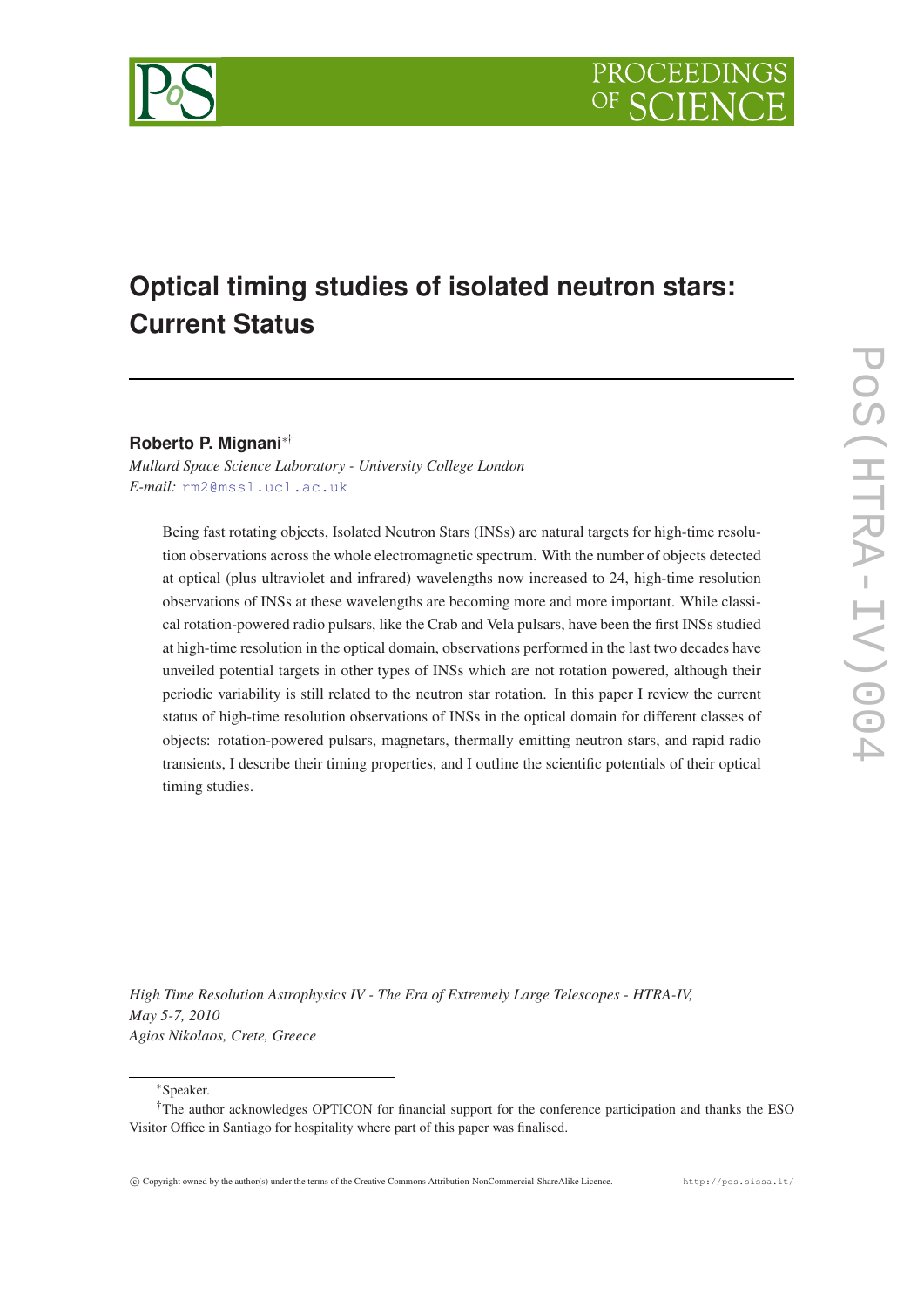#### 1. Introduction

Isolated Neutron Stars (INSs) are typically identified through the characteristic signature of pulsed electromagnetic radiation, modulated at their spin period. Being fast-rotating objects, with periods between a few milliseconds up to a few seconds, INSs come out as atural targets for hightime resolution observations across the whole electromagnetic spectrum.

Pulsations from INSs are mostly detected in the radio band, where ∼ 1800 of them have been now discovered as radio pulsars. However, a growing fraction of INSs is also observed to pulsate at higher energies, with  $\sim 80$  and  $\sim 60$  (and counting) INSs detected as X-ray and/or γ-ray pulsars, respectively (Becker 2009; Abdo et al. 2010). These include rotation-powered INSs, which can be both radio loud, like the radio pulsars and the peculiar Rotating Radio Transients (RRATs), and radio-silent, like the prototype Geminga, and other classes of INSs, some radio loud, some radio silent, like the magnetars, the X-ray Dim INSs (XDINSs), the Central Compact Objects (CCOs) in supernova remnants (SNRs), which are not powered by rotation but by other mechanisms yet poorly understood, although their periodic variability is obviously still related to the neutron star rotation. So far,  $\sim$  60 radio-silent INSs have been discovered through X and γ-ray observations. With the number of INSs of all types detected in the optical, ultraviolet (UV) and infrared (IR) domain (UVOIR for short) now increased to 24 (see Mignani 2010 for an updated review), hightime resolution observations at these wavelengths are becoming more and more important. While rotation-powered radio pulsars, like the bright Crab ( $V \sim 16.5$ ) and Vela ( $V \sim 23.6$ ) pulsars and PSR B0540−69 (*V* ∼ 22.5) in the Large Magellanic Cloud (LMC), have been the first INSs studied in the optical at high-time resolution, the advent of new observing facilities, the *HST* and the 8mclass telescopes like the *VLT*, and of new instrument/detectors, like e.g. *ULTRACAM* (Dhillon et al. 2007), *OPTIMA* (Kanbach et al. 2008), *GASP* (Collins et al. 2009), and *Iqueye* (Naletto et al. 2009), have allowed to search for, and study, UVOIR pulsations from several objects, mostly rotation-powered pulsars and magnetars.

This review is organised as follows. In Section 2 I will present a short description of the different INS types discovered so far. In Section 3 I will briefly describe the case for optical timing studies of INSs and discuss related observational issues. I will then summarise the state of the art of timing studies of different classes of isolated neutron stars with UVOIR counterparts: rotationpowered pulsars (Section 4), magnetars (Section 5), XDINSs (Section 6). For each of them, I will describe their timing properties, discuss the physical processes behind the observed pulsations and the scientific potentials of optical timing for the understanding of neutron star physics. In Section 7, I will briefly discuss current perspectives for INSs with no secured UVOIR counterparts: RRATs and CCOs. In Section 8, I will outline possible short/mid-term scientific goals in UVOIR timing studies of INSs which can be realistically pursued with the current telescopes/instruments, like the *HST* and the *VLT*, while waiting for the next generation of extremely large telescopes, like the European 42m *E-ELT*.

### 2. The isolated neutron star bestiary

Interestingly enough, the discovery of pulsed high-energy emission has allowed to unveil the existence of different types of INSs, most of which, at variance with radio pulsars, are radio-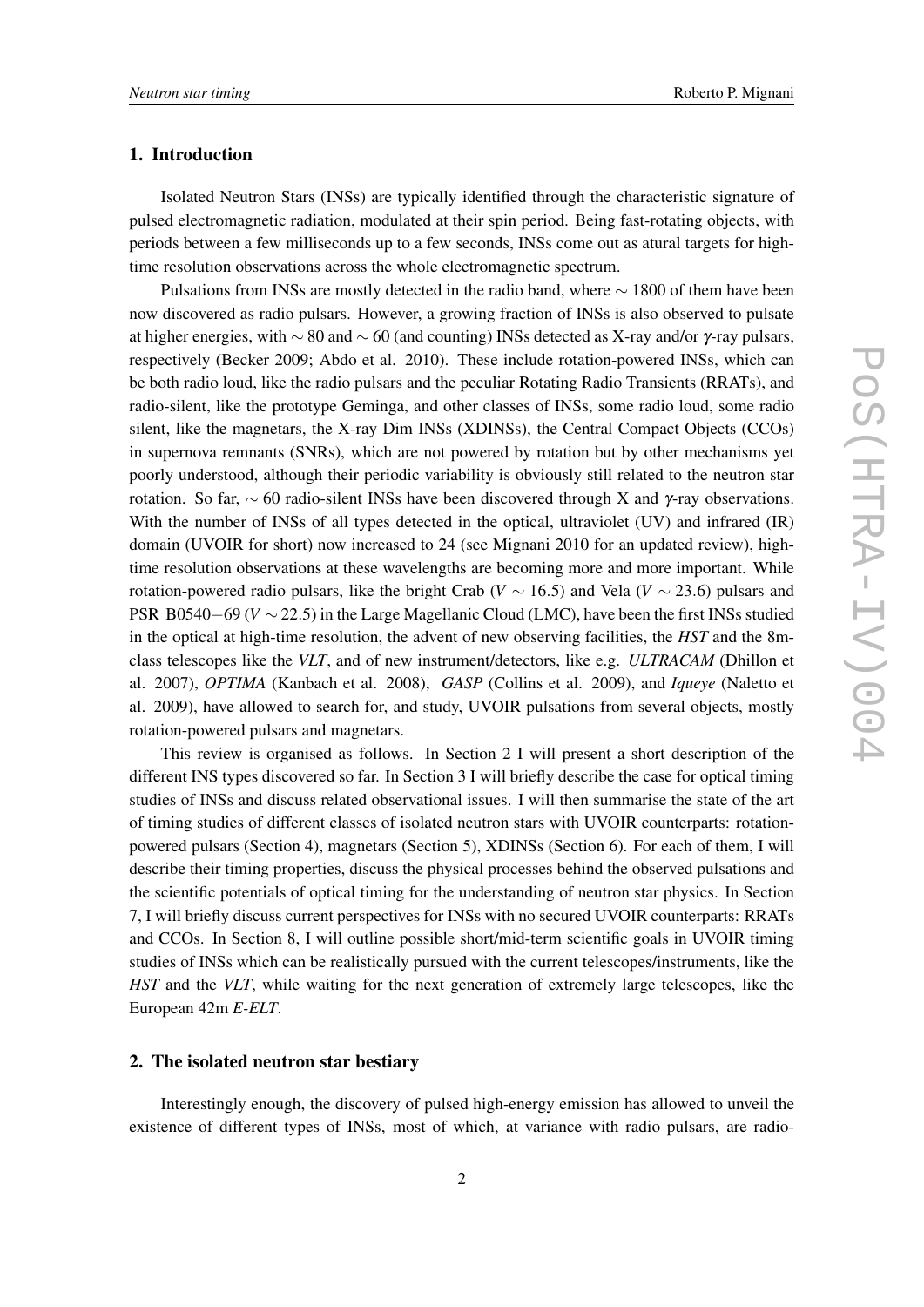silent. Moreover, some of them are not powered by the neutron star rotation, according to the classical magnetic dipole model (Pacini 1968; Gold 1968), but by mechanisms not yet completely understood and feature a complex phenomenology. So far, five (possibly six) different classes of INSs have been recognised through the detection of their pulsed multi-wavelength emission, including both radio-loud and radio-silent objects.

The first, and more numerous class (∼ 1800 objects), is that of the radio pulsars (Lorimer 2009). They span a large range of rotation periods, from a few milliseconds up to a few seconds, age (from a few kyears up to a few Gyears), magnetic fields (from  $10^9$  to  $10^{13}$  G), and rotational energy loss rate (up to  $\sim 10^{38}$  erg s<sup>-1</sup>)<sup>1</sup>. Radio pulsars are apparently powered by the neutron star rotation, hence generally referred as rotation-powered pulsars (RPPs). Several of them are also detected to pulsate at high energies (X and γ-rays), showing characteristic power-law (PL) spectra produced by the emission of synchrotron/curvature radiation from relativistic particles in the neutron star magnetosphere, although pulsed emission from hot polar caps, with a blackbody (BB) spectrum, is also observed in a few radio pulsars. In both cases, the emitted radiation is beamed around the magnetic axis of the neutron star. Radio pulsars are characterised by a steady, i.e. not bursting and not transient, multi-wavelength emission. A particular case of radio pulsars is represented by the so-called High-B Radio Pulsars (HBRPs), a handful of objects (5 so far) whose magnetic field is higher than those of most radio pulsars and larger than the quantum critical value ( $B_C \sim$  $4.33 \times 10^{33}$  G), above which radio emission is expected to be suppressed according to standard theories. These high fields make them similar to another class of INSs, the so-called magnetars (see below), although they are markedly different in their emission properties. Interestingly enough, at variance with other few kyears old radio-pulsars they feature X-ray pulsations from hot polar caps, while magnetospheric high-energy emission has been only recently detected in γ-rays by the *Fermi* Gamma-ray Observatory. To the group of rotation-powered pulsars belong also a sub-group of INSs which are radio silent, like Geminga, but which are similar in both their high energy emission and in their spin down parameters to radio loud pulsars. Many more radio silent rotation-powered pulsars are now being discovered in γ-rays by observations performed with *Fermi* (e.g., Abdo et al. 2009).

A second class of pulsating INSs is that of the magnetars. These are typically radio-silent INSs with longer pulsation periods (2-11 s) with respect to radio pulsars, showing bursting and transient X-ray and/or soft  $\gamma$ -ray emission (see Mereghetti 2008 for a review). While  $\geq 1800$  rotationpowered pulsars have been discovered from multi-wavelength observations, only ∼ 15 magnetars are known so far. Being mostly radio-silent, they escape detection from radio surveys while, at variance with radio-silent Geminga-like INSs, their location makes it difficult to resolve their highenergy γ-ray emission (if any; Rea et al. in preparation) from the diffuse galactic plane emission, where most of them reside. In the X-rays, it is difficult to disentangle them out from the  $\sim$  500 000 of sources which populate the X-ray sky, also due to their relatively low quiescent luminosity. Magnetars are thus singled out mainly through their transient and flaring X-ray/soft γ-ray emission following up on which, pulsations are discovered. Magnetars are also persistent X-ray sources with luminosities by far too high to be powered by the neutron star rotational energy loss  $\dot{E} \approx 10^{32} - 10^{33}$ 

<sup>&</sup>lt;sup>1</sup> According to the magnetic dipole model, the pulsar age  $\tau$  and magnetic field *B*, as well as the rotational energy loss rate  $\dot{E}$  are inferred from the value of the period *P* an its period derivative  $\dot{P}$ , where  $\tau \sim P/2\dot{P}$ ,  $B \propto \sqrt{(P \dot{P})}$ , and  $\vec{E} \propto P/\hat{P}^2$  under the assumption that the neutron star spin period at birth was much shorter than the current period.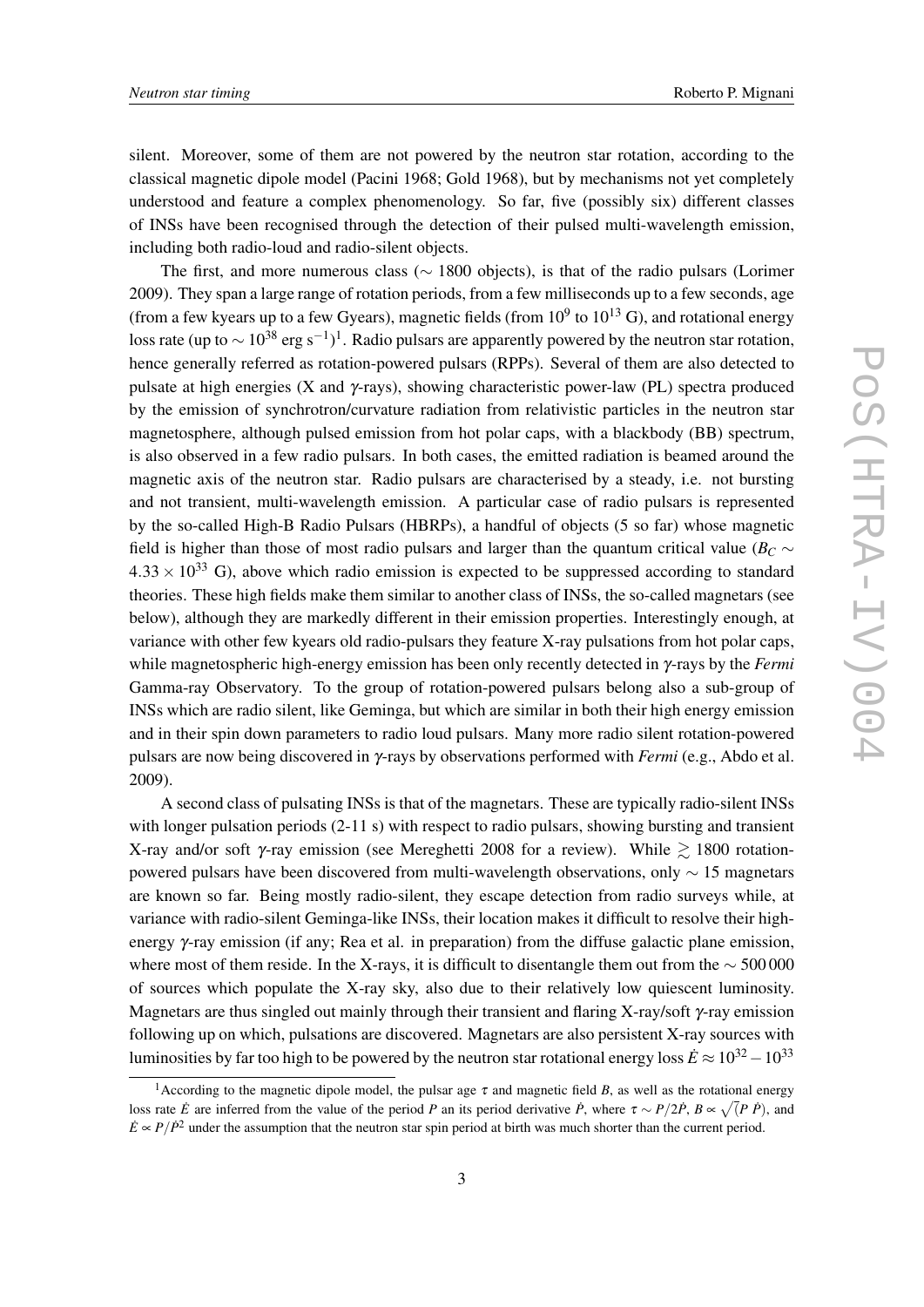erg s<sup>-1</sup>. These INSs, of which two possibly different flavours exist, i.e. the Soft Gamma-ray Repeaters (SGRs) and the Anomalous X-ray Pulsars (AXPs), would be instead powered by their hyper-strong magnetic fields of  $10^{14} - 10^{15}$  G, where field twisting, following crustal fractures on the neutron star surface, and decay would explain the magnetar bursting and persistent emission, respectively. Their spectra are characterised by a combination of a BB from hot polar caps and a PL extending towards the hard X-ray/soft γ-ray energy range, which are responsible for the pulsed high-energy emission. Recently, two magnetars have shown transient radio emission, apparently not correlated with the X-ray one. Magnetars are typically young neutron stars, with spin-down ages of a few kyears only, confirmed, in a few cases, by the association with young SNRs.

A third class (7 objects) is that of the X-ray Dim INSs (XDINSs) which earned their name from their relative faintness in the ROSAT All Sky Survey data (see Haberl et al. 2007 for a review). XDINSs are radio-silent, although for some of them detections at low radio frequencies have been claimed, and they are detected only through their purely thermal and steady BB X-ray emission from the cooling neutron star surface. Most of them feature long period  $(P = 3 - 11s)$  and shallow X-ray pulsations presumably produced by hot and large polar caps. They are probably a few Myear old, as suggested by the lack of associated SNRs and, in those cases where a  $\dot{P}$  is measured, by their spin-down age. Some of them are possibly endowed with high magnetic fields ( $B \sim 10^{13} - 10^{14}$ G), inferred from the detection of spectral features in the X-ray spectrum and, in some cases, also from the spin-down parameters. On the other hand, they appear to be characterised by a very low  $\dot{E} \approx 10^{30}$  erg s<sup>-1</sup> which makes it difficult for the neutron star rotation to power detectable multi-wavelength emission.

One of the more puzzling classes of INSs, whose nature has been possibly understood only recently, is that of the Central Compact Objects (CCOs) in SNRs. CCOs (∼ 10 objects) are radio silent and only observed in X-rays, where pulsations have been detected for 3 of them (see De Luca et al. 2008 for a review). They are supposedly young INSs, being associated with a few kyear old SNRs, although for the very few cases for which the  $\dot{P}$  has been measured, or constrained, the spin-down age turns out to be several orders of magnitude larger than the SNR age. This suggests a scenario where CCOs are INSs born rotating close to their current period and with very low magnetic fields ( $B < 10^{11}$  G) and rotational energy loss rate ( $\dot{E} < 10^{32}$  erg s<sup>-1</sup>). Their X-ray emission is indeed thermal and produced by hot polar caps, possibly re-heated by accretion from a debris disk formed out of the supernova explosion, allowed by the low neutron star magnetic field.

The last discovered INS class is that of the Rotating RAdio Transient (RRATs). They are transient, long period ( $\sim 0.4 - 7$  s), radio pulsars which feature extremely short ( $\lt 50$  ms) radio outbursts, when they outshine in brightness all other radio pulsars, after which they turn invisible for up to a few hours (see Mc Laughlin et al. 2009 and Keane, these proceedings, for reviews). This bursting behaviour makes them more similar to the magnetars than to, e.g. the restricted class of intermittent radio pulsars (Lyne 2009), although they do not necessarily resemble magnetars in their spin-down parameters. Only a tiny minority of the known RRAT population ( $\sim$  20 objects) has been detected at wavelengths other than radio. In particular, only a handful of objects have been detected in X-rays, of which only one has been found to pulsate. Their age varies considerably, suggesting that their properties are not related to a peculiar phase of the neutron star evolutionary pattern, although it has been suggested that some RRATs might be old radio pulsar undergoing convulse emission activity before turning radio silent.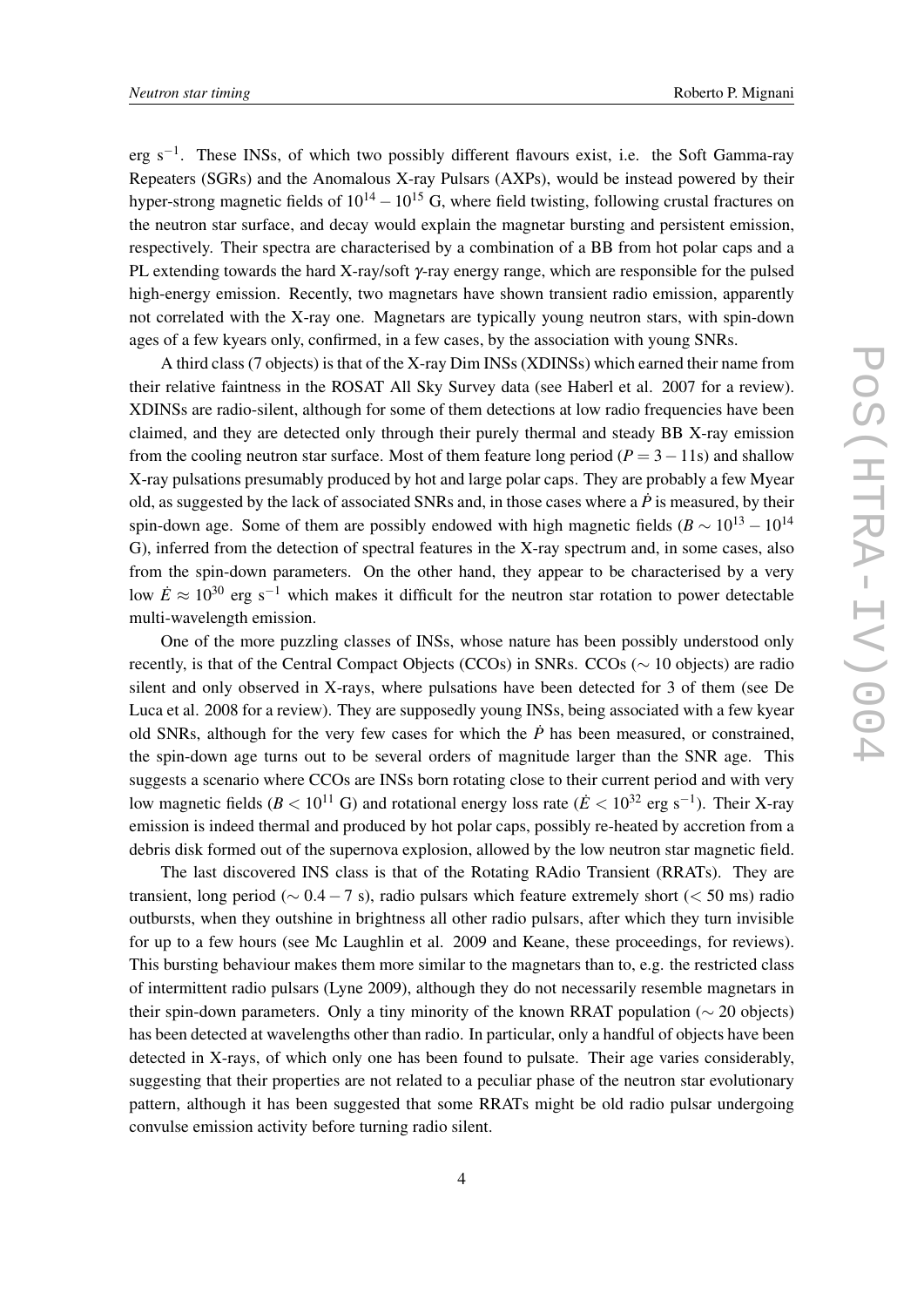

Figure 1:  $P - \dot{P}$  diagram for all known INSs (see legenda).

The existence of different types of INSs has still to be explained in a coherent neutron star fomation/evolution scenario and a possible link between different types has to be investigated (see, e.g. Kaspi 2010), although their relative distribution in a *P*−*P*˙ diagram (Fig. 1) suggests possible evolutionary paths, eventually linking magnetars, RRATs, and XDINSs. In particular, it is not clear whether the characteristics of the progenitor star, the supernova dynamics, or processes occurring in the post-supernova phase, establish the ultimate fate of a massive star, driving a newborn neutron star to become a radio pulsar, a magnetar, or whatever different object it can turn into.

#### 3. Optical timing of isolated neutron stars: expectations and observations

All the above INS types are also obvious targets for timing observations at UVOIR wavelengths. Different emission mechanisms can be responsible for the production of UVOIR pulsations. Synchrotron or other non-thermal processes in the neutron star magnetosphere can produce UVOIR emission near the magnetic poles, which would be highly collimated and, thus, pulsed. These mechanisms are expected to be at work in INSs which are characterised by strong magnetospheric activity at other wavelengths like, e.g. rotation-powered pulsars, magnetars, and RRATs. In most cases, the UVOIR light curves would be expected to feature sharp, possibly double peaked, profiles reflecting the higher density of the magnetic field lines close the magnetic poles and the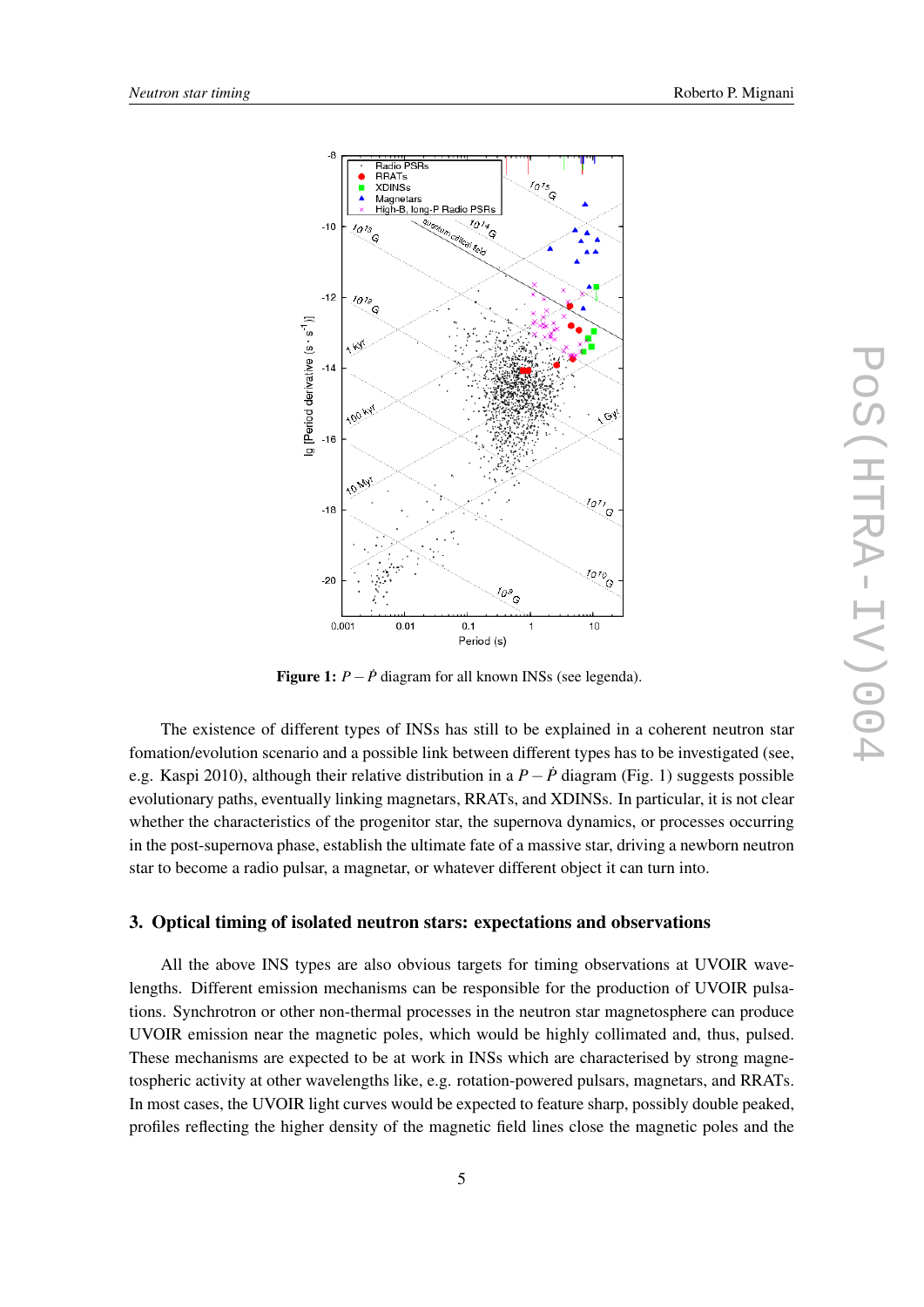magnetic pole viewing geometry. Phase shift with respect to, e.g. the X-ray and γ-ray light curves would be expected if the UVOIR emission comes from different regions of the neutron star magnetosphere. Like in the X-rays, optical/UV pulsations could also be produced, in principle, by thermal emission from the neutron star surface provided, e.g. that its temperature distribution is not isotropic. In this case, optical/UV pulsations might originate either from the hot polar caps producing the X-ray pulsations, with the optical spectrum being the Rayleigh-Jeans (R-J) tail of the X-ray BB, or from other regions which are colder than the polar caps but still hotter than the bulk of the neutron star surface. In this case, the optical/UV light curves would feature more or less shallow profiles depending on the actual size of the emission region. Phase shifts with respect to the X-ray light curve would also be expected if the optical/UV and the X-ray emission come from different regions on the neutron star surface. These types of optical/UV pulsations might thus be produced from thermal X-ray emitters, like the XDINSs and the CCOs. UVOIR pulsations could also be indirectly produced from the reprocessing of pulsed X-rays in a debris disk surrounding the neutron star, regardless of the nature (magnetospheric/thermal) of the X-ray pulsations and on the INS type. In this case, wider profiles of the UVOIR light curves would be expected with respect to the X-ray one due to the radiation smearing in the disk, as well as phase lags due to the neutron star-disk travel time. Thus, timing observations at UVOIR wavelengths, including phaseresolve polarimetry and spectroscopy, provide important element for the understanding of their global emission properties, for the study of the neutron star magnetosphere and of the neutron star cooling surface, and for investigating the presence of debris disks.

UVOIR timing observations obviously come as follow-ups of INS detections obtained through imaging observations, with the only exception being represented by PSR B0540−69 in the LMC, for which pulsations from a yet unidentified counterpart were detected first (Middleditch & Pennypacker 1985). Up to now, 24 INSs have been identified at UVOIR wavelengths, albeit with different degrees of confidence. The list includes 12 rotation-powered pulsars, 5 XDINSs, and 7 magnetars (see, e.g. Mignani 2010 for an updated review). Moreover, candidate counterparts have been found for the CCO in the Vela Jr. SNR (Mignani et al. 2007a), for two more magnetars (Testa et al. 2008), and for RRAT J1819−1458 (Rea et al. 2010). However, out of the 24 INSs with an UVOIR identification only 8, i.e. exactly one third of the sample, have been found to pulsate at these wavelengths, of which 5 are rotation-powered pulsars and 3 are magnetars.

Why are UVOIR pulsars so rare? A first reason is physical. Admittedly, the major limit to UVOIR pulsar detection is represented by the intrinsic object faintness, with only 3 INSs brighter than *V*  $\sim$  25, which makes them very challenging targets for timing measurements (see below). Moreover, the Pulsed Fraction (PF) depends on the underlying emission process, being larger in case of magnetospheric emission, resulting in a much sharper and more easily detectable pulsation, and much shallower in case of thermal emission. However, it is difficult to determine *a priori* an expectation value for the PF, which, in turn, makes it difficult to predict the number of counts required to detect pulsations at a given confidence level. This issue is obviously more important for UVOIR ground-based observations, where the count statistics is strongly affected by the sky conditions. Last but not least, depending on the INS spectrum and the interstellar extinction, pulsations might be observable, e.g. in the IR but not in the UV, thus making detection chances critically dependent on the observing wavelength and subject to instrument/detector selection effects. A second reason is technical. In particular, the lower number of photons collected at UVOIR wavelengths makes it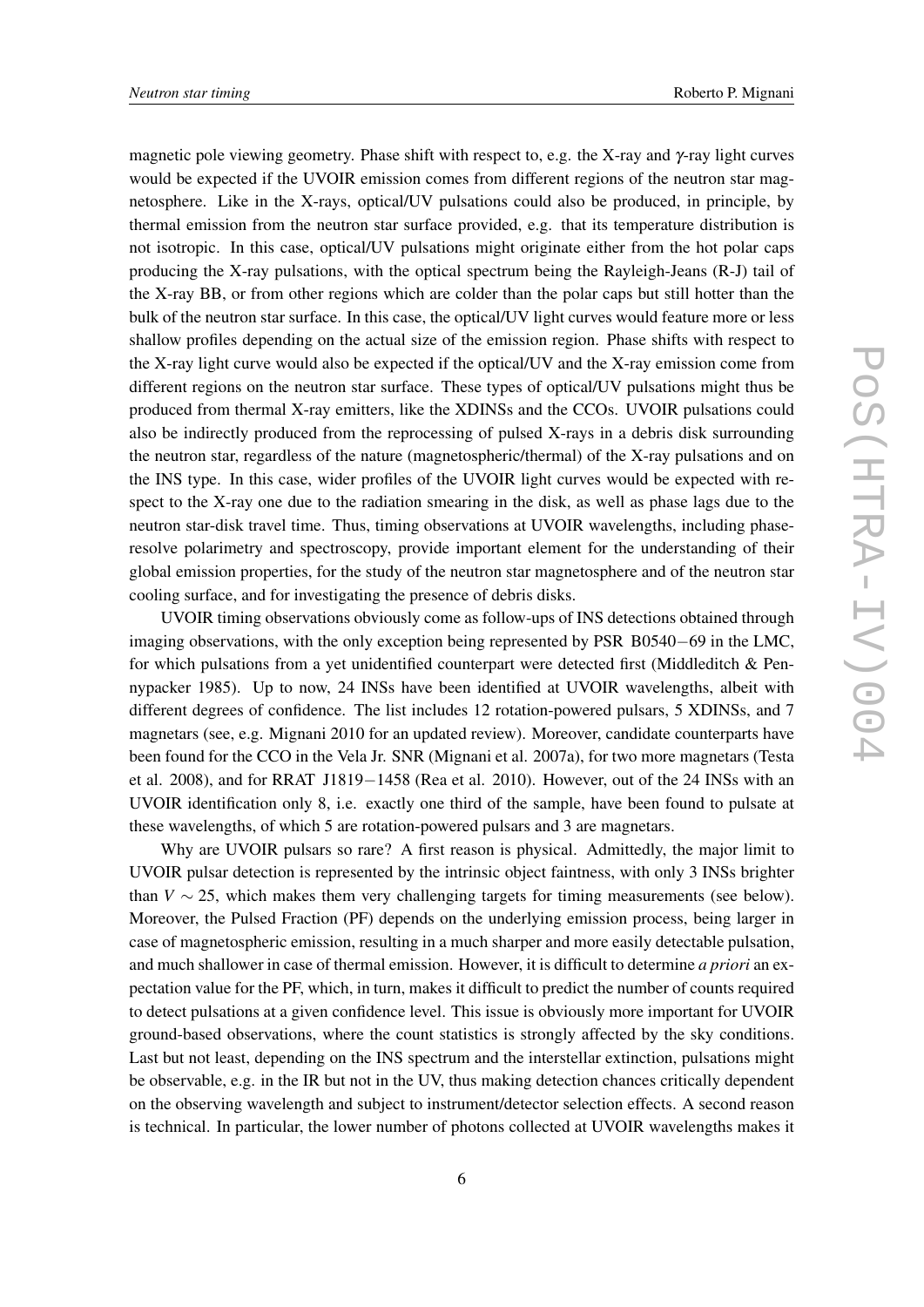impossible for most INSs to perform a periodicity search through a Fast Fourier Transform (FFT). Thus, photons must be folded around a reference period known from measurements obtained beforehand in, radio, X-rays, or γ-rays. For this reason, the INS must be a stable pulsar, i.e. its period must not be affected by glitches, in which case contemporary ephemeris are needed. Finally, a third reason is instrumental. Being intrinsically very faint objects, UVOIR timing of most INSs had to wait for the advent of 8m-class telescopes, like the *VLT*, although it still suffers, in most cases, for the lack of on-site instruments for high resolution optical timing observations. On the other hand, the *HST* has been equipped with two instruments for high time resolution optical/UV observations: the High Speed Photometer (HSP) and the Space Telescope Imaging Spectrograph (*STIS*). However, the *HSP* was removed in 1993 during the first servicing mission, after only 3 years of operations, while the *STIS* has been unavailable for 5 years between 2004 and 2009 due to a failure in the on-board electronics. Although in the last decade many instruments for high time resolution UVOIR observations have been built, like, e.g. *ULTRACAM* (Dhillon et al. 2007), *OPTIMA* (Kanbach et al. 2008), *GASP* (Collins et al. 2009), and *Iqueye* (Naletto et al. 2009), most of them are guest instruments managed and operated by the construction consortia and, apart from *ULTRACAM*, are not always available to the Community through open time proposals. Moreover, some of them might not be easily portable to all telescopes because of the lack of focii available for guest instruments, or because of interfacing/operability problems, or other related technical issues. Telescope management concerns in providing guest instrument support and direct costs for instrument shipping and operation also represent severe limitations.

#### 4. Rotation-powered pulsars

The Crab, identified with the Badee and MinkowskiÕs "south-preceding star" even before the pulsar discovery, has been the first rotation-powered pulsars, hence the first INS, to be detected as an optical pulsar (Cocke et al. 1969). Legend has it, however, that optical pulsations from the Badee and MinkowskiÕs star were detected naked eye in the early 1960s by a woman attending an open night at the Flagstaff Observatory, although that claim was never followed up on (Bell-Burnell 2004). A total of 12 rotation-powered pulsars have been identified so far at UVOIR wavelengths (*V* ∼ 16.5−28). In particular, all of them have been detected in the optical, 4 in the near-IR, and 7 in the near-UV. Most of them are relatively young (ages  $< 0.5$  Myear) and energetic ( $\dot{E} > 10^{33}$ erg s−<sup>1</sup> ). Their optical luminosity *Lopt* is found to be proportional to the *E*˙, which means that it is mostly sustained by the neutron star rotation. A PL, ascribed to synchrotron radiation, is recognisible in the UVOIR spectra of all rotation-powered pulsars, dominant in the optical/IR, in some cases coupled with a R-J, ascribed to thermal radiation from the neutron star surface, dominant in the near-UV. The relative contribution between the two components apparently depends on the INS age, although no clear turnover is recognisible, nor any evidence of an optical PL/R-J spectral evolution (Mignani et al. 2007b). This means that even relatively old pulsars can still be efficiently produce magnetospheric emission in the optical band. Interestingly enough, breaks in the optical-to-X-ray PL spectra are common in all rotation-powered pulsars (Mignani et al. 2010a), suggesting a complex particle density and velocity distribution in the neutron star magnetosphere. As discussed in the previous section, the presence of a strong PL component in the UVOIR spectra makes pulsations an expected feature of rotation-powered pulsars. In general, they are the most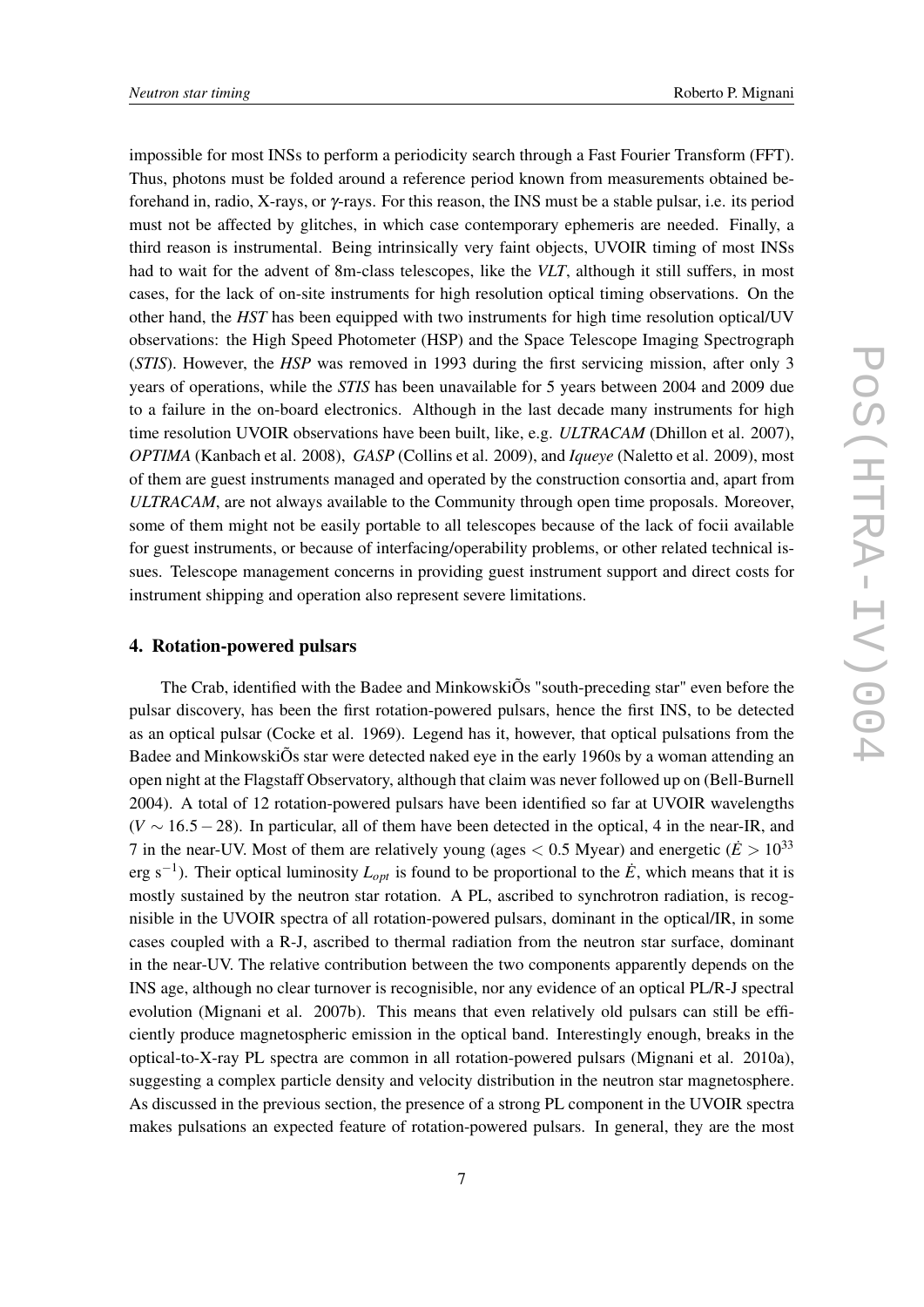promising targets for optical timing observations. Many potential targets are found from pulsar radio surveys, and now from γ-ray surveys with *Fermi* (see Caraveo, these proceedings). Thus, at a variance with other INS types, rotation-powered pulsars count on accurate period ephemeris from radio and/or X-ray/γ-ray observations, which yield the spin-down parameters, including the  $\dot{E}$ , hence an estimate of the expected optical luminosity. Moreover, radio observations yield the measurement of the distance, while X-ray observations provide a measurement of the interstellar extinction (by fitting the hydrogen column density  $N<sub>H</sub>$  to the X-ray spectra), hence the expected optical brightness.

So far, pulsations have been detected for 5 out the 12 rotation-powered pulsars with an UVOIR counterpart. These are the Crab pulsar, (e.g. Słowikowska et al. 2009), the Vela pulsar (e.g., Gouiffes 1998), PSR B0540−69 (e.g., Gradari et al. 2010), PSR B0656+14 (Shearer et al. 1997; Kern et al. 2003) and Geminga (Shearer et al. 2008). The first three, which are also the brightest ones, have all been recently re-observed with *Iqueye* (Barbieri et al., these proceedings). All but PSR B0540−69 are detected as pulsars both in the optical and in the near-UV. The light curves of rotation-powered pulsars are mostly double-peaked, with the two peaks clearly separated in phase by ∼ 0.4−0.6, while PSR B0540−69 features two narrow peaks superimposed on a main, broader, peak. The peaks in the optical light curves are not always aligned in phase with the radio/X-ray/γray ones and the optical light curves profiles are often different from those seen at radio and high energies, suggesting different emission geometries and/or viewing angles. In particular, in the case of the Crab pulsar the optical light curve reproduces quite well the  $\gamma$ -ray and one (also doublepeakd), with a phase shift  $\Delta \phi << 0.1$  and the two peaks separated by  $\sim 0.5$  in phase, while for the Vela pulsar the optical light curve shows broader peaks with respect to the γ-ray one and is not aligned in phase, having a much smaller phase peak separation of  $\sim 0.2$  in phase. Differences are also seen between the optical and γ-ray light curves of PSR B0656+14 and Geminga where, in both cases, the γ-ray peaks lead in phase by  $\approx 0.1$  the optical ones. On the other hand, the optical light curve of PSR B0540-69 bears a close resemblance with the X-ray one (the pulsar is not detected in  $\gamma$ -rays) with the first of the two small peaks substantially aligned with the X-ray one.

Optical timing observations of rotation-powered pulsars are crucial to investigate the phenomenon of the giant pulses (GPs), observed for the first time in the radio band (GRPs) in several radio pulsars. Giant pulses are erratic variation of the peak-to-peak flux ratio which tend to repeat more or less frequently in different pulsars, with the Crab being the more prolific. Interestingly enough, GRPs are typically observed in the pulsars which have the highest value of the magnetic field at the light cylinder radius  $r_{LC} = cP/2\pi$ . So far, a similar phenomenon (GOPs) has been observed in the optical only for the Crab (Shearer et al. 2003), thanks to simultaneous observations of GRPs, showing a peak-to-peak variation of  $\sim$  3% in the optical light curve. The simultaneous occurence of GRPs and GOPs suggests that the optical (incoherent) and radio (coherent) radio emission are linked at some level, at least in the Crab, perhaps due to the phase-alignment of their light curves. Thus, searching for GOPs in other pulsars is extremely important. While the potentially more interesting candidate, PSR J0537−6910, is still undetected in the optical despite of deep searches with the *HST* (Mignani et al. 2005), PSR B0540−69, the second brightest of the optical pulsars and, of those, that with the highest value of the magnetic field at the light cylinder, is obviously a primary target.

Pulsar timing in the optical has been employed to infer the value the braking index. This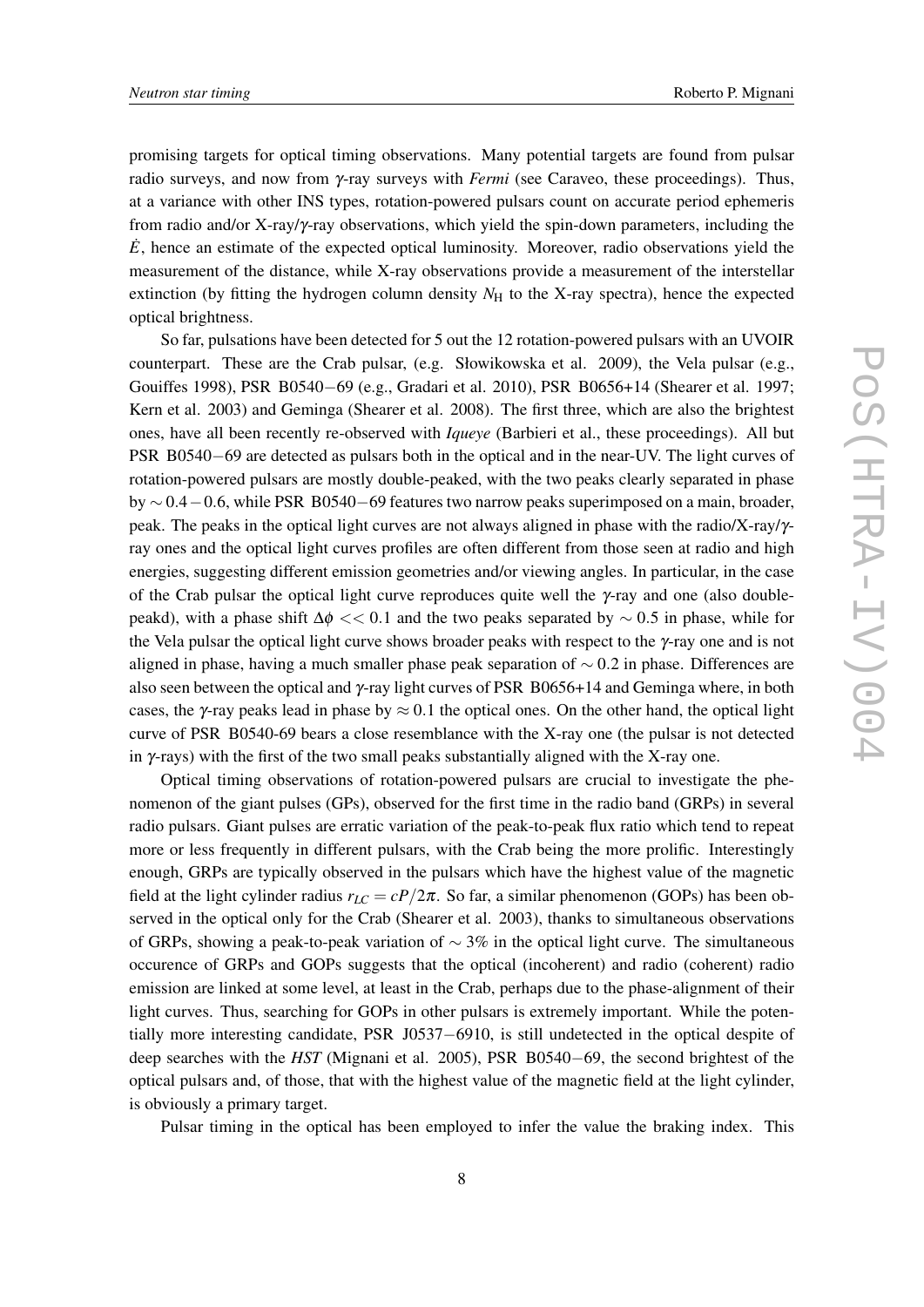parameter (*n*) is related to the pulsar spin-down as  $\dot{P} = -K P^{2-n}$  and, for magnetic dipole emission and for an aligned rotator it is equal to 3. Optical measurements of the pulsar first an second period derivative *P* and *P* are crucial for those pulsars which are either radio silent or very faint in the radio band. This is the case of PSR B0540−69 in the LMC. The pulsar is the second brightest detected in the optical (*V*  $\sim$  22.5) and one of the 5 detected optical pulsars (see above). The pulsar *P* and *P* have been monitored through the years with different facilities, both from the ground (Manchester & Peterson 1989; Gouiffes et al. 1992) and from the *HST* (Boyd et al. 1995), and several values of the braking index have been obtained. The most recent measurement has been obtained from timing observations performed with the *Iqueye* instrument mounted at the ESO 3.5m *NTT*, yielding  $n = 2.047 \pm 0.040$  (Gradari et al. 2010). This is in good agreement with most published values both at optical an X-ray wavelengths and confirms that the braking index deviates from the canonical value, suggesting that he pulsar might be subject to an extra torque.

Timing studies of INSs are not only aimed at the periodicity search but also, if the object brightness allows, at performing phase-resolved spectroscopy and polarimetry. The first rotationpowered pulsar for which phase-resolved spectroscopy has been performed is, obviously, the Crab. Observations performed with the *HSP* on *HST* (Percival et al. 1993) showed that the light curve profile is wavelength-dependent, with the peak widths and separations larger in the optical with respect to the near-UV. It is interesting to speculate whether this change of the light curve is related to change of the PL spectrum which occurs between the optical an the near-UV, with a turn-off of the spectral index (Sollerman et al. 2000). Phase-resolved spectroscopy observations of the Crab performed with the *STIS* on *HST* (Gull et al. 1998), however, did not find any obvious wavelength dependence of the light curve profile in the near-UV, somehow, indirectly strengthening the idea that light curve and spectral changes are related. On the other hand, phase-resolved *STIS* observations were also performed for 3 more pulsars: Vela (Romani et al. 2005), PSR B0656+14 (Shibanov et al. 2006), and Geminga (Kargaltsev et al. 2005) and showed that the light curve profiles change with the wavelength in the near-UV, allowing to weight the contributions of different emission components, magnetospheric and thermal, to their optical/UV spectra.

The only rotation-powered pulsar for which phase-resolve polarimetry observations have been repeatedly performed is the Crab pulsar (see Słowikowska et al. 2009 and references therein). Observations performed with *OPTIMA* have clearly shown, confirming and improving on previous results, that both the polarisation degree (PD) and position angle (PA) clearly depends on the pulse phase. In particular, PD is maximum in the inter-pulse region, and minimum at the peaks, while PA swings before the peaks, with the swing being maximum before the main peak. However, particularly crucial in the case of the Crab pulsar is the subtraction of the DC component. Indeed, *HST* images have shown the presence of a bright, non-thermal, emission knot (Sandbergh & Sollerman 2009) located at  $\approx 0.4$  arcsec from the pulsar and unresolved in ground-based images. The knot can, thus, significantly contribute to the DC polarisation of the Crab. Thanks to their superior spatial resolution, phase-averaged *HST* polarisation images of the Crab pulsar have been crucial to measure the knot polarisation which turns out to be  $\approx 70\%$  with respect to the  $\approx 5\%$  measured for the pulsar (Słowikowska et al., these proceeings). Indeed, the total pulsar+knot phase-averaged polarisation accounts for the  $~10\%$  PD obtained by integrating the phase-resolved polarisation values over the pulsar period (Słowikowska et al. 2009). Phase-resolved polarimetry observations have also been performed for PSR B0656+14 (Kern et al. 2003) but, unfortunately, only on  $\approx 30\%$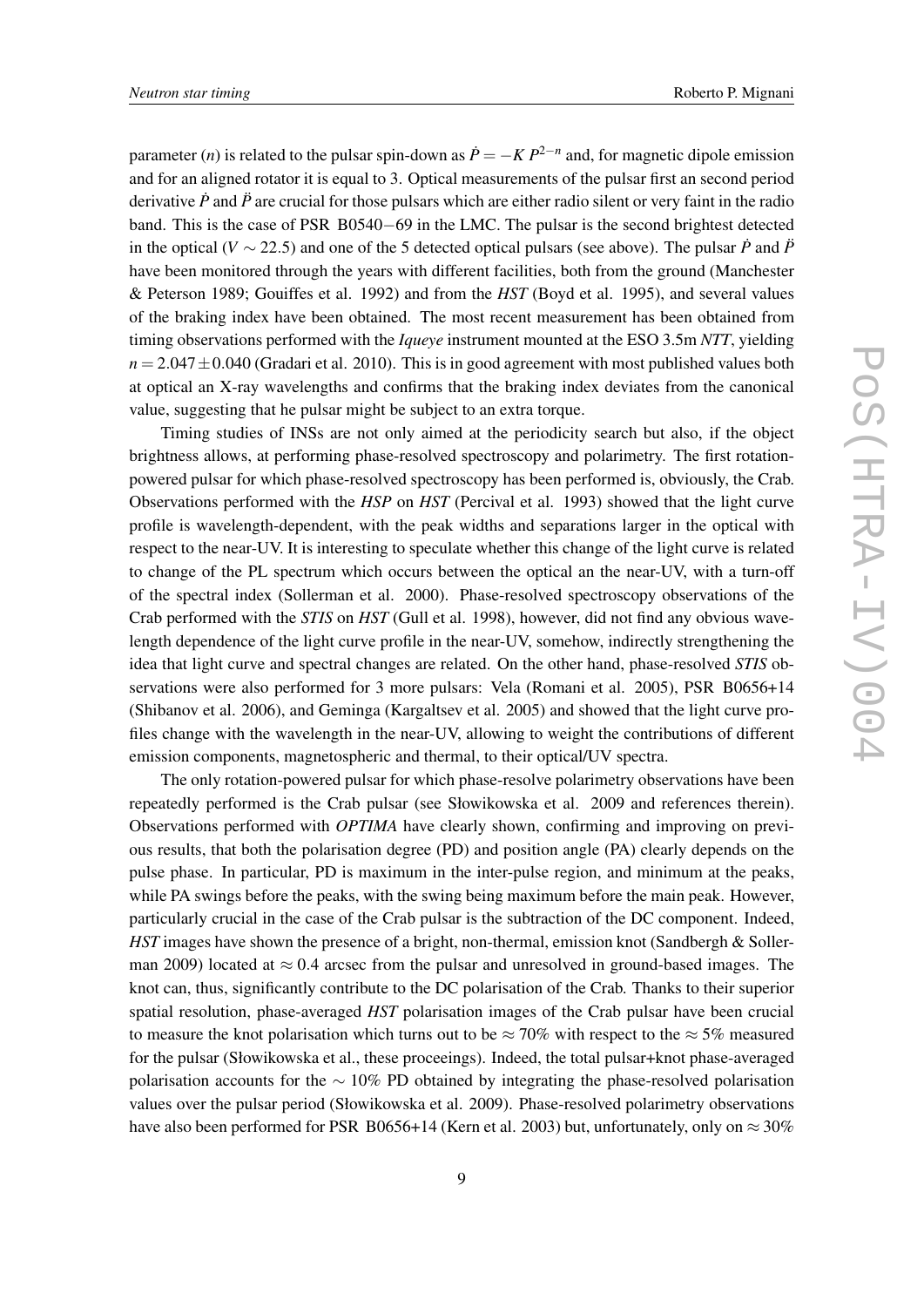of the period. Nonetheless, these observations showed that PD  $\sim 100\%$  in the interpulse possibly suggesting, like in the case of the Crab, that the polarisation is not maximum at the peaks.

#### 5. Magnetars

The second class of most potential targets for UVOIR timing observations is represented by the magnetars. However, at a variance with rotation-powered pulsars which can be as close as a few hundreds of pc, magnetars are much more distant, with distances typically of few kpc, and most of them are located in the crowded and highly extincted regions of the galactic plane (up to  $A_V \sim 30$ ), which is a killer for optical/UV observations. Nonetheless, 6 magnetars have been identified in the optical/IR so far ( $K_s \sim 18.5-21.5$ ), thanks to their brightening following an X-ray burst or flare. The nature of the magnetar optical/IR emission is not clear yet. While, e.g. their hard X-rays/soft γ-ray emission is certainly of magnetospheric origin, very little is known about their optical/IR spectra, whose characterisation is affected by the interstellar extinction and by the object variability. For the magnetars with low measured extinction, however, a PL yields a good spectral fit to the optical/IR spectrum, suggesting that the optical/IR emission is non-thermal. However, the relatively low rotational energy loss rates,  $\dot{E} \sim 10^{32} - 10^{33}$  erg s<sup>-1</sup>, would make rotation-powered synchrotron emission from magnetars intrinsically much fainter than that of, e.g. radio pulsars. Interestingly enough, the ratio between the magnetar IR luminosity and the rotational energy loss rate  $L_{IR}/\dot{E}$ , which define the rotation-powered IR emission efficiency, is  $\approx 10^{-3}$ , i.e. a factor of  $\sim$  100,000 higher than that of rotation-powered pulsars (Mignani et al. 2007c). In particular, this ratio seems to correlate with the magnetic field, which might suggest that the magnetar IR emission is powered, like at high energies, by the magnetic field rather than by the neutron star rotation. An alternative explanation is that this relatively large IR luminosity is due to the contribution of an extra source, like a debris disk around the magnetar. A possible evidence for a debris disk has been found from the *Spitzer* mid-IR detection of the AXP 4U 0142+61, while for some of the others only upper limits have been obtained (see Mignani 2010 and references therein).

Magnetar timing observations in the optical/IR, however, provide an important diagnostic. Optical/IR pulsations have been detected, so far, in only three magnetars. The first one is the AXP 4U 0142+61, found to pulsate in the optical (Kern & Martin 2002; Dhillon et al. 2005) but not yet in the near-IR (Morii et al. 2009). The optical pulsed fraction *PFopt* is about 5 times larger than the X-ray one (*PF<sup>X</sup>* ), which would argue against a disk origin of the optical emission (see Section 3). On the other hand, no significant evidence of a phase lag of the optical pulse ( $\Delta\phi = 0.04 \pm 0.02$ ) was found, which would, instead, argue in favour of a disk emission. On the contrary, for the AXP 1E 1048−5937 (Dhillon et al. 2009) *PFopt* ∼ 0.7*PF<sup>X</sup>* , while there is a marginal evidence of the optical pulse leading the X-ray one ( $\Delta \phi = -0.06 \pm 0.02$ ). In both cases, the profile of the optical light curve follows quite well that of the X-ray one in the case of 1E 1048−5937, with one single peak, while similarities are less evident for 4U 0142+61. All in all, present observations seem to favour a magnetospheric origin at least of the pulsed optical emission, with continuum emission possibly coming from a disk. Conclusions, however, must come with the caveat that comparing non-simultaneous optical/X-ray observations introduce biases due to the observed long-term (and possibly optical) X-ray light curve variability, which depends on the magnetar state. Optical/IR pulsations have been detected also for a third magnetar, SGR 0501+4516 (Dhillon et al. 2010),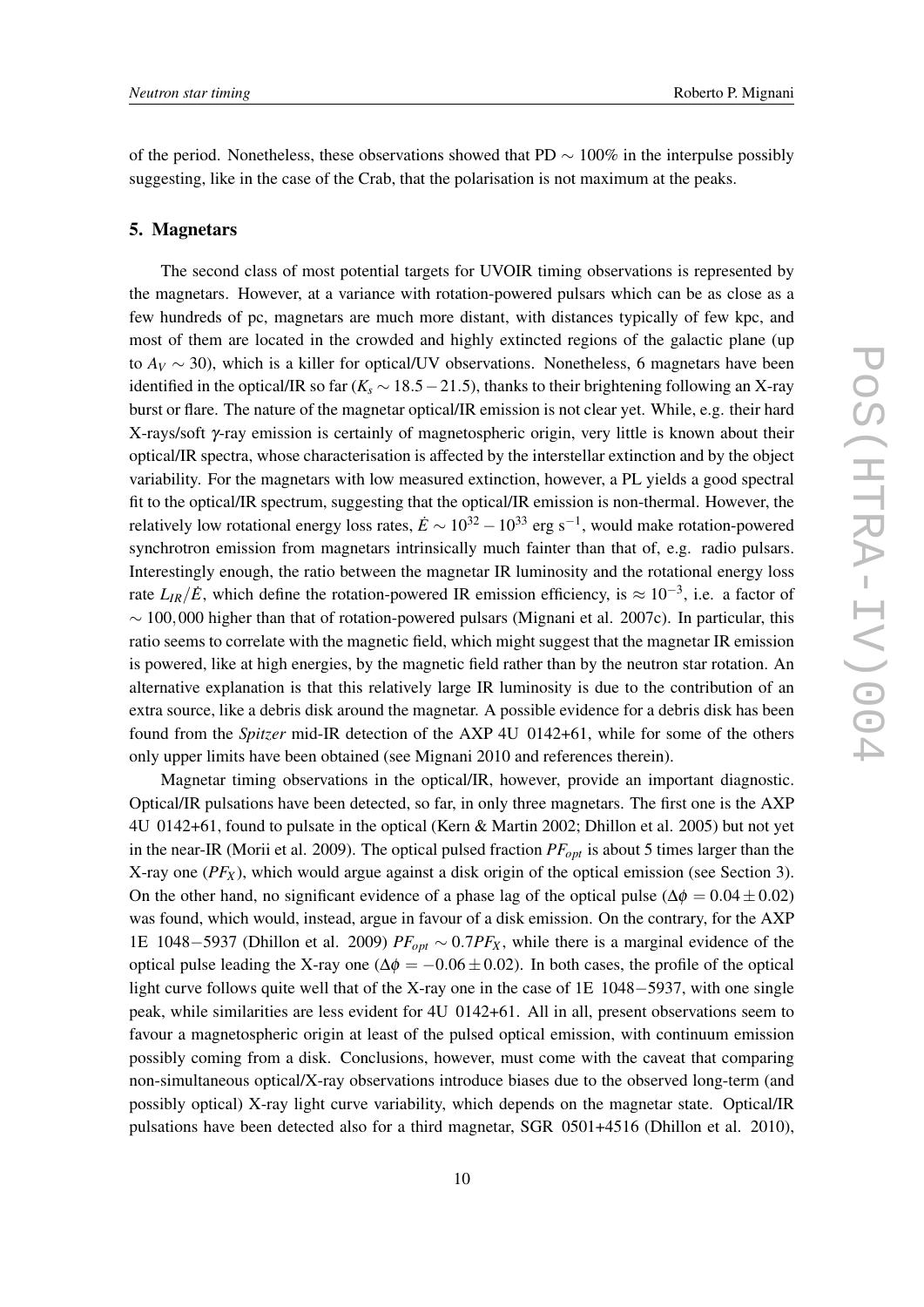for which an optical/IR counterpart has been recently discovered (Levan et al. 2010). Interestingly enough, optical pulsations from magnetars have all been observed with *ULTRACAM* (see Dhillon, these proceedings). Optical pulsations might have been detected from a magnetar candidate, the transient X-ray source SWIFT J195509.6+261406, observed by *OPTIMA* during a very intense optical flaring activity (Stefanescu et al. 2008). In particular, a possible pulsation with a period of 6-8 s has been found in the strongest flares, i.e. a value similar to the magnetar periods (see also, Kanbach et al., these proceedings).

## 6. X-ray Dim INSs

After the magnetars, the XDINSs are the INSs which count more UVOIR identifications. So far, 5 XDINSs have been identified in the optical ( $V \sim 25.5-28.5$ ), while none has been detected in the near-IR, despite of several attempts (see Mignani 2010 and references therein). Surprisingly enough, no observation of XDINSs in the near-UV have been performed so far. While XDINSs are the INS class with the highest score of optical identifications, only thanks to their close distance  $(\leq 350 \text{ pc})$  and very low interstellar extinction ( $A_V < 0.2$ ), they are very challenging targets for optical timing observations. Indeed, their rotational energy loss rate,  $\dot{E} \approx 10^{30}$  erg s<sup>-1</sup>, is too low to power highly-beamed synchrotron optical emission, like in radio pulsars, unless the XDINS optical emission efficiency is at least a factor of  $10<sup>3</sup>$  higher. XDINSs are characterised by an optical excess with respect to the extrapolation of the X-ray BB. In the best studied cases, the optical spectrum follows a clear R-J continuum, which is compatible with thermal emission from a colder fraction of the neutron star surface. However, determining what fraction of the neutron star surface actually emits the optical R-J relies on accurate distance measurements. Only in two cases XDINS distances have been obtained through the measurement of the optical parallax, with an uncertainty of  $\sim 10-30\%$ , suggesting that the optical emission might be produced from the bulk of the neutron star surface. In this case, no optical pulsations would be detectable. Of course, it can not be ruled out that other XDINSs feature more complex thermal maps, which would make optical pulsations possibly detectable. A possible different case is represented by the XDINS RBS 1774, whose optical flux can not be easily explained in terms of thermal emission from the neutron star surface (Zane et al. 2008) but could be related to the neutron star magnetic field, the highest among XDINSs, as it is proposed for the magnetars. In this case, the production of optical pulsations might be more likely. However, no high time resolution optical observations of XDINSs have been performed so far.

## 7. RRATs and CCOs

For all other INS types no UVOIR counterparts have been detected so far and possible candidates have been found only for very few of them. Although a candidate IR counterpart has been detected only in one case (Rea et al. 2010), RRATs are very interesting targets for optical/IR timing observations aimed at searching both for IR outbursts, like the radio ones, and for IR pulsations. Interestingly enough, RRAT J1819−1458 has been related to magnetars because of its X-ray luminosity, in excess of its rotational energy loss rate, and of its magnetic field, just above the critical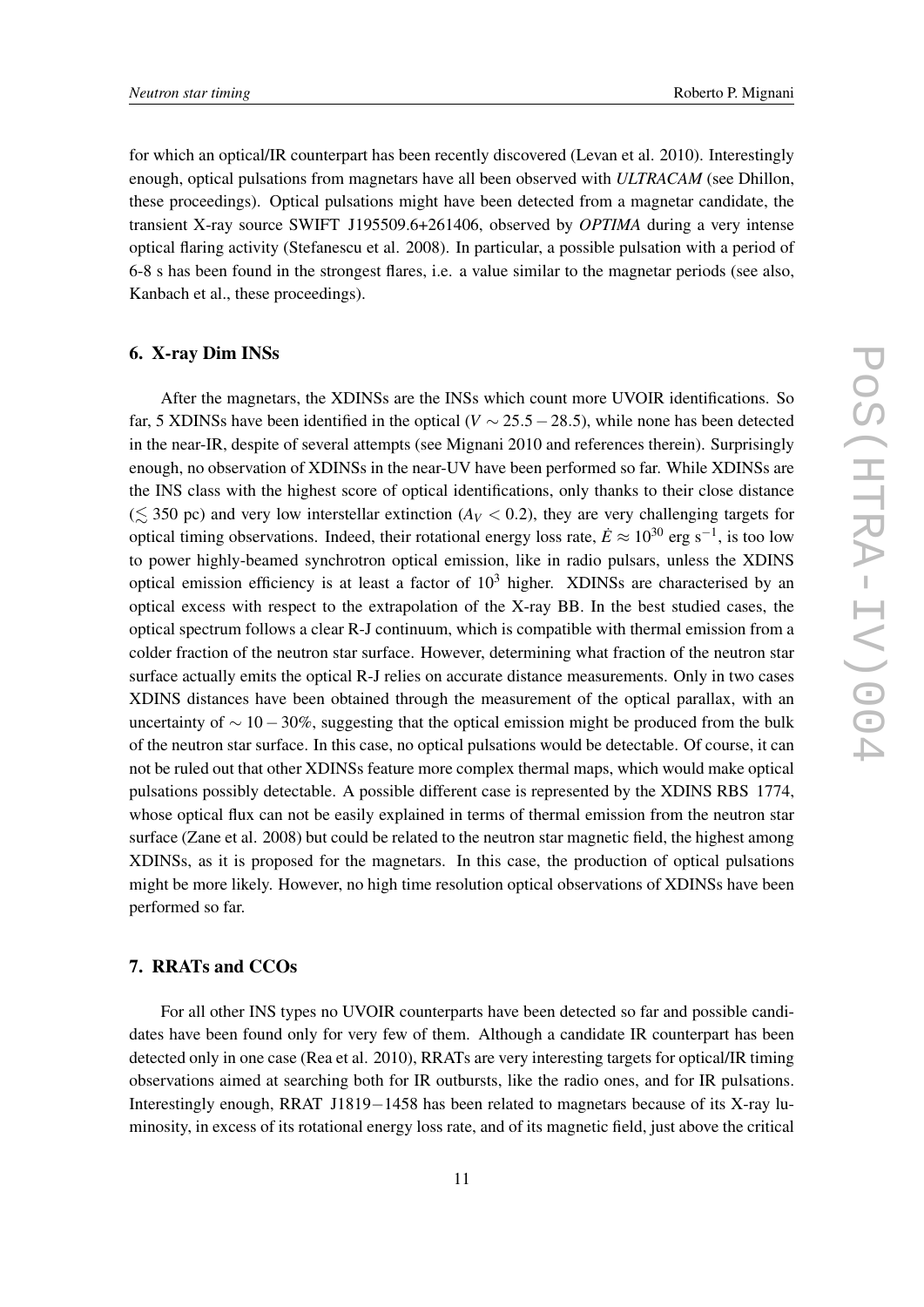quantum limit. In addition, its possible IR counterpart might have an emission efficiency comparable to the magnetar one. Thus, like magnetars, some RRATs might feature a strong magnetospheric IR emission and be detectable as IR pulsars. What matters in the case of RRATs, however, is that, although their integrated IR flux can be quite faint, their IR flux at the peak of an outburst can be orders of magnitude higher, at least if the IR and radio emissions are alike. This would make it more do-able to detect pulsations than in other INSs of comparable integrated brightness, once the IR flux is time-resolved and sampled with a time resolution sufficient to pinpoint each single outburst. So far, a search for IR burst and pulsations has been performed only for RRAT J1819−1458 (Dhillon et al. 2006), prior to the discovery of its candidate counterpart, but none of them were found. For the CCOs, however, the situation is less promising. Indeed, because of their characteristics, CCOs are very difficult targets for optical/IR timing observations. Their low rotational energy loss rate,  $\dot{E} \lesssim 10^{32}$  erg s<sup>-1</sup>, makes their optical/IR magnetospheric emission (if any) intrinsically very faint, while the small size of their hot polar caps would imply that thermal emission would be even fainter. In principle, pulsations from X-ray reprocessing in a debris disk would be a possibility but current upper limits on the disk size and mass (e.g. De Luca et al. 2010) imply a very low disk luminosity. Despite of several observations carried out both with the *HST* and the *VLT* (see Mignani 2010 an references therein), a candidate IR counterpart has been detected only for the CCO in the Vela Jr. supernova remnant (Mignani et al. 2007a). However, its faintness ( $K_s \sim 21.4$ ) makes it virtually prohibitive to perform a periodicity search since no reference period has been measured yet in X-rays, like for most CCOs.

#### 8. Summary and current perspectives

So far, pulsations have been detected from 8 out of the 24 INSs detected at UVOIR wavelengths. They all are either rotation-powered pulsars or magnetars, i.e. all objects which feature magnetospheric emission both in the UVOIR as well as at other energies. Thus, they are the best target for timing observations with the present/future observing facilities. The suite of instruments currently available for high time resolution observations of INSs in the UVOIR offer a wide range of options, with both ground and space-base telescopes. On the *HST*, the refurbished *STIS* and the newly installed Cosmic Object Spectrograph (*COS*) offer the possibility of performing high-time resolution observations in the near-UV, including phase-resolve spectroscopy. From the ground, search for pulsations can be performed with *OPTIMA* (Kanbach et al. 2008), *ULTRACAM* (Dhillon et al. 2007), *Iqueye* (Naletto et al. 2009), and *GASP* (Collins et al. 2009), although the different time resolution achievable with these instruments make them more suitable for different types of INSs, i.e. either shorter period pulsars or longer period magnetars. Moreover, both *OPTIMA* and *GASP* also offer the possibility of performing phase-resolved polarimetry, so far not possible with the other quoted instruments. Different science goals in high time resolution UVOIR studies of INSs are still to be achieved in the *HST* and 8m-class telescope era, exploiting the current generation of instruments.

The first goal is, of course, to perform deeper timing observations of already known UVOIR pulsars to better characterise their light curves and to phase-resolve their spectra and polarisation degrees. For instance, the dependence of the light curve profile has been studied on the Crab pulsar only. Multi-band optical light curves can be easily obtained for the Crab pulsar, PSR B0540−69,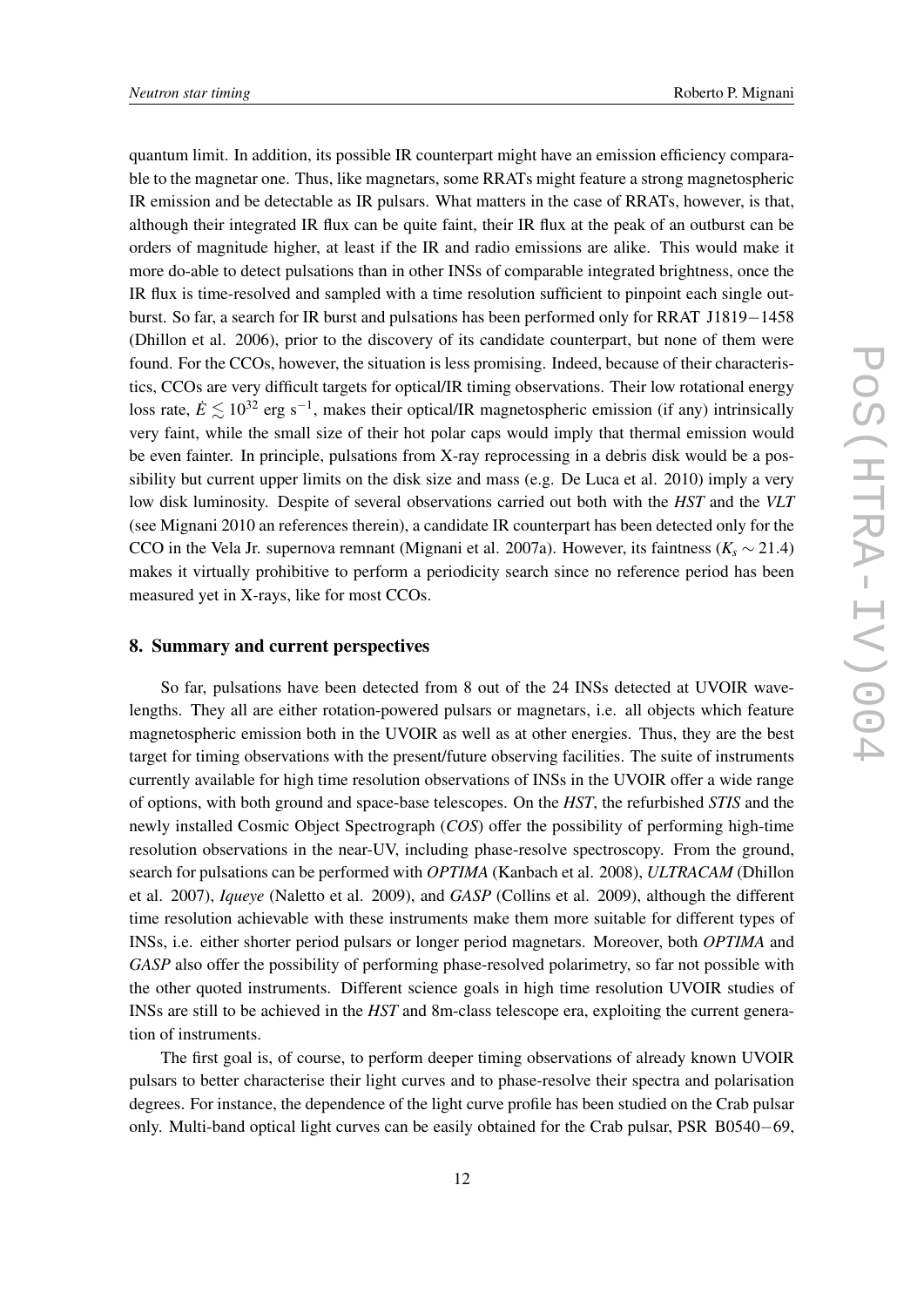and the Vela pulsars with, e.g. *Iqueye* on a middle-size telescope like, e.g. the 3.5 m *NTT*, while 8m-class telescopes, like the *VLT*, would be required for the fainter PSR B0656+14 and Geminga. In particular, a monitoring of the PSR B0540−69 light curve could make it possible to search for giant optical pulses (GOPs), so far only detected in the Crab pulsar. For the magnetars, multiband light curve studies can be performed with *ULTRACAM*. Moreover, monitoring the optical/IR light curves as a function of the source state would be crucial to investigate disc emission models. For both PSR B0540−69 and the Vela pulsar, phase-averaged PD of  $\sim 10\%$  have been measured (Mignani et al. 2007d; Mignani et al. 2010a), but phase-resolved polarimetry observations have never been performed so far, which are within reach of both *OPTIMA* and *GASP* at the *NTT*. At the same time, phase-resolved polarisation measurements of PSR B0656+14, carried out only partially, and of Geminga, yet to be carried out, are feasible at the *VLT*. Phase-resolved spectroscopy is currently possible only with both *STIS* and *COS* on the *HST*, and it is thus strongly biassed towards the near-UV. Among the 5 known UVOIR pulsars, the only remaining target is PSR B0540−69, whose near-UV emission properties are still unexplored (Mignani et al. 2010).

The second goal is to first search for pulsations from other INSs already detected at UVOIR wavelengths but not yet as UVOIR pulsars. Among the rotation-powered pulsars, for instance, PSR B1055−52 (Mignani et al. 2010b) is the next best target for near-UV timing observations with either *STIS* or *COS* on the *HST*, together with PSR B1929+10 for which *STIS* observations had been tried (Mignani et al. 2002) but with inconclusive results. PSR B1509−58, the second youngest pulsar with an optical counterpart, is also a prime target for timing observations, to be carried out at longer wavelengths to cope with its much higher extinction ( $A_V \sim 5$ ). Among magnetars, the best candidates for *ULTRACAM* observations are probably the AXPs 1E 2259+586 and XTE J1810−197. For the others, unfortunately, the search for pulsations is hampered by the high extinction, which requires high-time resolution instruments optimised for the near-IR, not available yet.

The third goal, of course, is to follow-up both on already known INSs, once their UVOIR identification is achieved, and on new INSs discovered through multi-wavelength observations, especially in the high-energy domain. While many INSs can be identified from systematic surveys of unidentified X-ray sources in the large *Chandra* and *XMM-Newton* archives, a growing number of INSs is being detected in γ-rays from the wide-area sky scans performed by *Fermi*. In the radio band, dedicated sky surveys will yield many more RRAT identifications, many of which might still lurk undiscovered.

These observations will pave the way to future UVOIR timing studies of INSs to be carried out in the era of extremely large telescopes, like the *E-ELT* (Shearer, these proceedings). The *E-ELT* has the potentialities of discovering hundreds of new INSs in the optical/IR, following up on radio and X-ray observations performed with the *Square Kilometre Array* (*SKA*) and the *International Xray Observatory* (*IXO)*, (see Kramer and Becker, these proceedings) as well as on the large database of γ-ray observations left after the end of the *Fermi* mission, enlarging the sample of identified INSs by at least a factor of 5 and filling the gap between the UVOIR and high energy domains. More importantly, the large collecting areas of the *E-ELT* and other extremely large telescopes will make it possible to perform high-resolution timing observations as part of the regular UVOIR data analysis, together with spectroscopy and polarimetry, expanding the INS research on the domain most typical for these types of objects: the time one. This will open a new era for UVOIR studies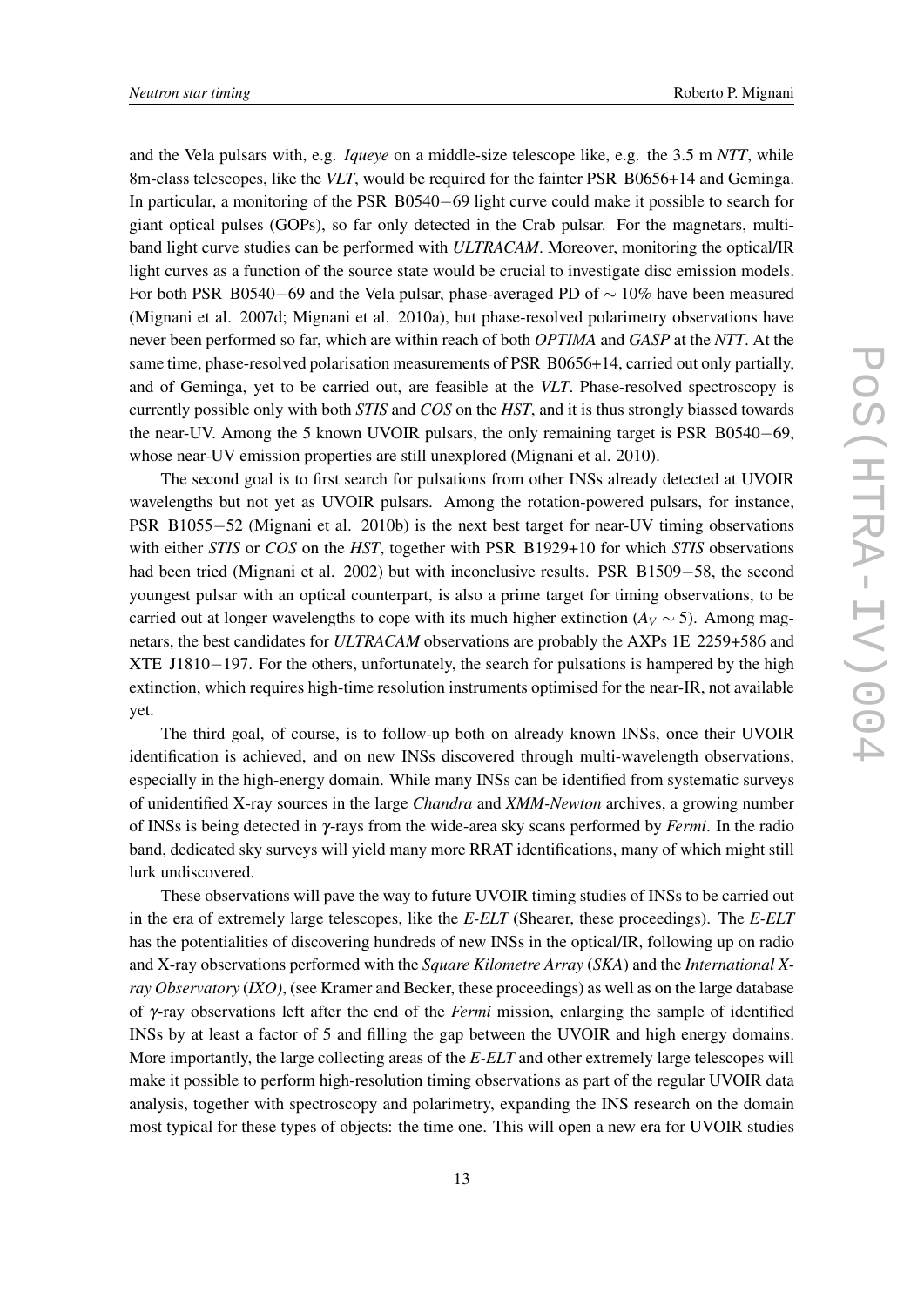of INSs, which will play a crucial role in the understanding several open issues in neutron star physics.

#### References

- [1] Abdo, A.A., et al., 2009, Science, 325, 840
- [2] Abdo, A.A., et al., 2010, ApJS, 187, 460
- [3] Becker, W., 2009, in Neutron Stars and pulsars, ASSL, 357, 91
- [4] Bell Burnell, J., 2004, Astronomy & Geophysics, Vol. 45,1, 1.07
- [5] Boyd, P. T., van Citters, G. W., Dolan, J. F., et al., 1995, ApJ, 448, 365
- [6] Cocke, W.J., Disney, M.J., Taylor, D.J., 1969, Nature, 221, 525
- [7] Collins, P. P., Shehan, B., Redfern, M., Shearer, A., 2009, Proc, of Polarimetry days in Rome: Crab status, theory and prospects, arXiv:0905.0084
- [8] De Luca, A., 2008, in Proc. of 40 Years of Pulsars: Millisecond Pulsars, Magnetars and More, AIP, 983, 311
- [9] De Luca, A., Mignani, R.P., Sartori, A., et al., 2010, A&A, submitted
- [10] Dhillon, V. S., Marsh, T. R., Hulleman, F., et al., 2005, MNRAS, 363, 609
- [11] Dhillon, V. S., Marsh, T. R., Littlefair, S. P., 2006, MNRAS, 372, 209
- [12] Dhillon, V. S., Marsh, T. R., Stevenson, M. J., et al., 2007, MNRAS, 378, 825
- [13] Dhillon, V.S., Marsh, T.R., Littlefair, S.P., et al., 2009, MNRAS, 394, L112
- [14] Dhillon, V., Marsh, T. O., Littlefair, S.P., et al., 2010, Nature, submitted
- [15] Gold, T.,1968, Nature, 218, 731
- [16] Gouiffes, C., Finley, J. P., Ögelman, H., 1992, ApJ, 394, 581
- [17] Gradari, S., Barbieri, C., et al., 2010, MNRAS, submitted
- [18] Gull, T. R., Lindler, D. J., Crenshaw, D. M., et al., 1998, ApJ, 495, L51
- [19] Haberl, F., 2007, Ap&SS, 308, 181
- [20] Kanbach, G., Stefanescu, A., Duscha, S., et al., 2008, ASSL, 351, 153
- [21] Kargaltsev, O. Y., Pavlov, G. G., Zavlin, V. E., Romani, R. W., 2005, ApJ, 625, 307
- [22] Kern, B. & Martin, C., 2002, Nature, 417, 527
- [23] Kern, B., Martin, C., Mazin, B., Halpern, J. P., 2003, ApJ, 597, 1049
- [24] Levan, A.J., Rol, E., Tanvir, N., et al., 2010, MNRAS, submitted
- [25] Lorimer, D.L. 2009, in Neutron Stars and pulsars, ASSL, 357, 1
- [26] Lyne, A., 2009, in Neutron Stars and pulsars, ASSL, 357, 67
- [27] Manchester, R. N., Peterson, B. A., 1989, ApJ, 342, L23
- [28] Mc Laughlin, M.A., 2009, in Neutron Stars and pulsars, ASSL, 357, 41
- [29] Mereghetti, S., 2008, A&A Rev., 15, 225